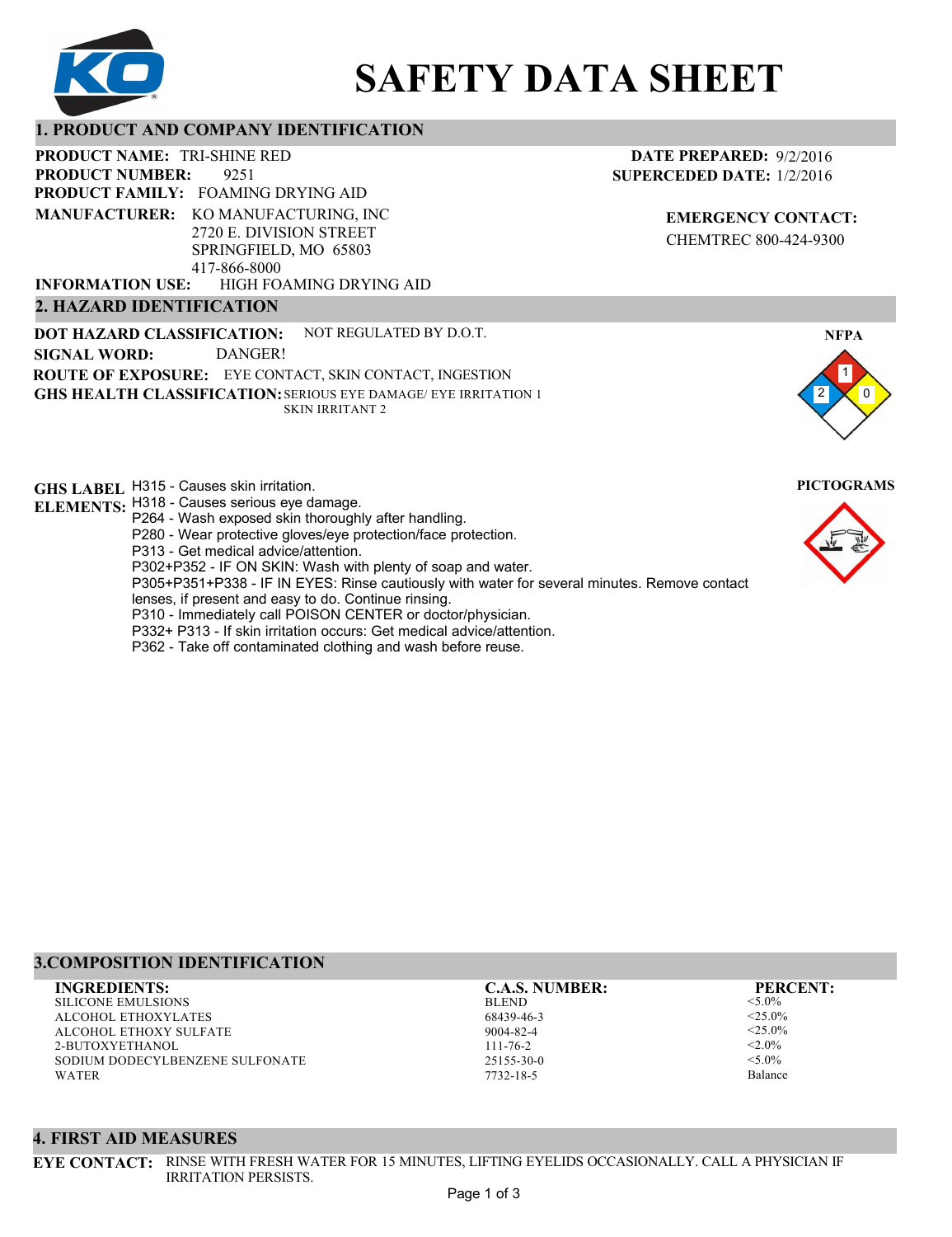#### **4. FIRST AID MEASURES - CONTINUED**

**INGESTION: INHALATION:** IF OVERCOME BY EXPOSURE, REMOVE VICTIM TO FRESH AIR IMMEDIATELY. GIVE OXYGEN OR ARTIFICIAL RESPIRATION AS NEEDED. CALL A PHYSICIAN IMMEDIATELY. RINSE MOUTH WITH FRESH WATER. DO NOT INDUCE VOMITING. CALL A PHYSICIAN IMMEDIATELY. IF CONSCIOUS, GIVE LARGE QUANTITIES OF WATER. DO NOT GIVE ANYTHING BY MOUTH IF UNCONSCIOUS. **SKIN CONTACT:** RINSE WITH PLENTY OF FRESH WATER AND REMOVE CONTAMINATED CLOTHING IMMEDIATELY. CALL A PHYSICIAN IF IRRITATION PERSISTS.

#### **5. FIRE FIGHTING MEASURES**

**FLAMMABLE PROPERTIES:** NON FLAMMABLE.

**FLASH POINT:** >200 F

**SUITABLE EXTINGUISHING MEDIA:** DRY CHEMICAL, FOAM OR CARBON DIOXIDE, WATER SPRAY.

**UNSUITABLE EXTINGUISHING MEDIA:** NOT ESTABLISHED.

**SPECIFIC HAZARDS ARISING** NONE KNOWN.

#### **FROM THE CHEMICAL:**

**PROTECTIVE EQUIPMENT AND PRECAUTIONS FOR FIREFIGHTERS:** APPPROVED) AND FULL PROTECTIVE GEAR. WEAR SELF-CONTAINED BREATHING APPARATUS (PRESSURE DEMAND MSHA/NIOSH

#### **6. ACCIDENTAL RELEASE MEASURES**

**PERSONAL PRECAUTIONS:** AVOID CONTACT WITH EYES AND SKIN. SPILL AREA MAY BE SLIPPERY. WEAR PROPER PROTECTIVE EQUIPMENT WHEN DEALING WITH RELEASE.

**ENVIRONMENTAL PRECAUTIONS:** CONTAIN SPILL TO AVOID RELEASE TO THE ENVIRONMENT. KEEP CONTAINER TIGHTLY CLOSED WHEN NOT IN USE.

**METHODS FOR CONTAINMENT** COLLECT FOR DISPOSAL USING AN INERT ABSORBENT MATERIAL AND TRANSFER TO A **AND CLEAN-UP:** CONTAINER FOR REUSE OR DISPOSAL.

#### **7. HANDLING AND STORAGE**

**HANDLING:** HANDLE WITH CARE AND AVOID CONTACT WITH EYES AND SKIN. ALWAYS WEAR PROPER CHEMICAL RESISTANT PROTECTIVE EQUIPMENT 29CFR1910.132-138. WASH THOROUGHLY AFTER HANDLING.

**STORAGE:** STORE IN A COOL, DRY PLACE. KEEP OUT OF REACH OF CHILDREN. KEEP LID TIGHTLY CLOSED WHEN NOT IN USE.

#### **8. EXPOSURE CONTROLS/PERSONAL PROTECTION**

**ENGINEERING CONTROLS:** NONE REQUIRED UNDER NORMAL USE.

**EYE / FACE PROTECTION:** CHEMICAL SAFETY GLASSES.

**SKIN PROTECTION:** CHEMICAL RESISTANT GLOVES.

**THRESHOLD LIMIT VALUE (TLV):** 2-BUTOXYETHANOL, 20 PPM

#### **9. PHYSICAL AND CHEMICAL PROPERTIES**

**PHYSICAL STATE:** LIQUID. **APPEARANCE: ODOR: BOILING POINT:** NOT ESTABLISHED. **FREEZING POINT:** NOT ESTABLISHED. **SPECIFIC GRAVITY:** 1.02 **pH (1%): EVAPORATION RATE:** NOT ESTABLISHED. **FLASH POINT: LOWER FLAMMABILITY/EXPLOSIVE LIMIT:** NOT ESTABLISHED. **UPPER FLAMMABLE/EXPLOSIVE LIMIT:** NOT ESTABLISHED. 7.5-8.5  $>200$  F CLEAR RED LIQUID. CHERRY SCENT. **VISCOSITY: REALITIVE DENSITY:** 8.5 LBS./GL. **SOLUBILITY: VAPOR PRESSURE:** NOT ESTABLISHED. **VAPOR DENSITY:** NOT ESTABLISHED. **DECOMPOSITION** NOT ESTABLISHED. **TEMPERATURE: PARTICAL COEFFICIENT:** NOT ESTABLISHED. **N-OCTANOL/WATER** NOT ESTABLISHED. SOLUBLE.

**AUTO-IGNITION TEMPERATURE:** NOT ESTABLISHED.